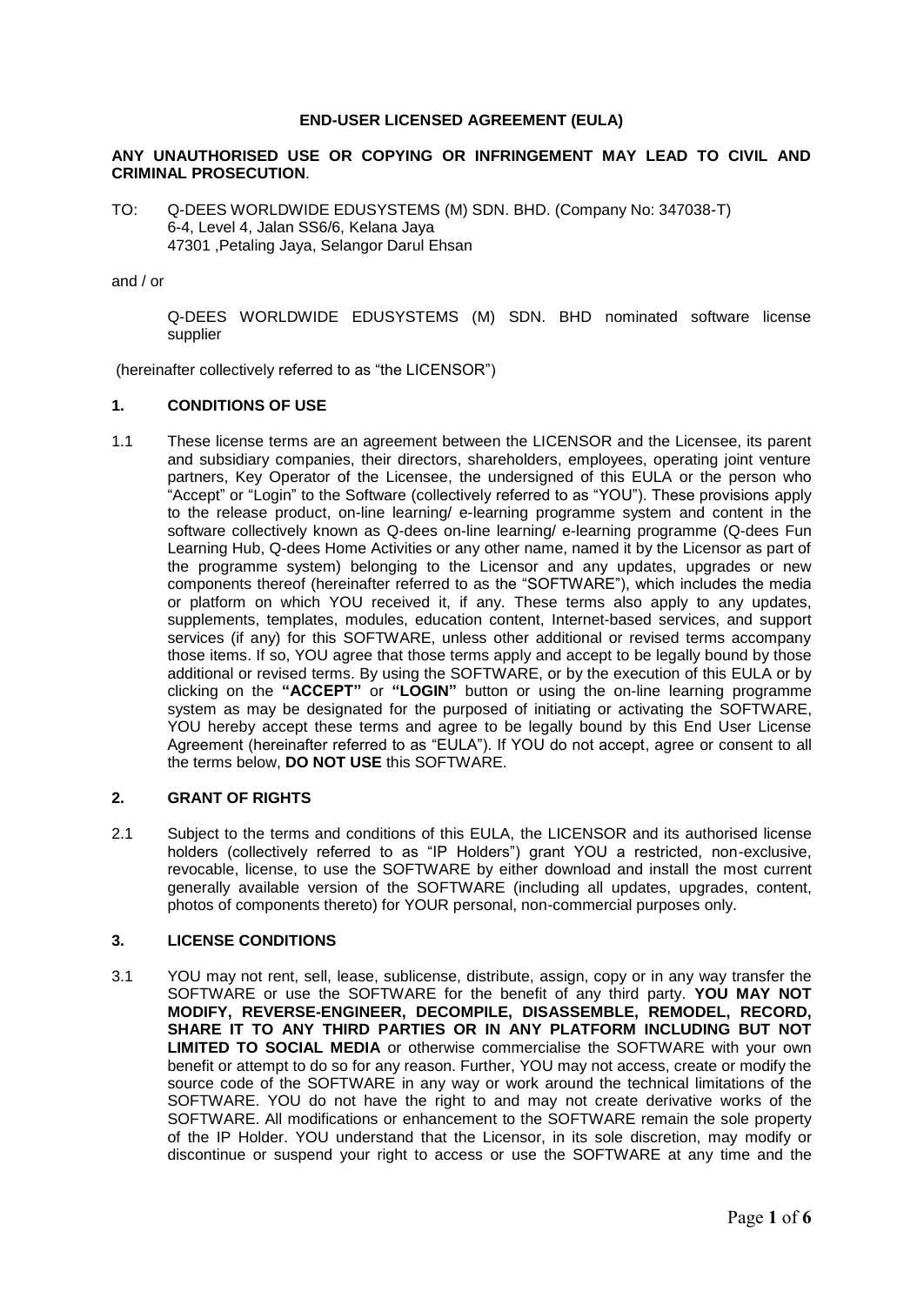Licensor may at any time suspend or terminate any license hereunder and disable the SOFTWARE or any of its component features.

- 3.2 The Licensor reserve the right to add additional features or functions to the existing SOFTWARE. The Licensor may require the updating of the SOFTWARE on your mobile phone or any device that use to install the SOFTWARE when the Licensor release a new version of the SOFTWARE or when The Licensor makes any new features available. This update may occur automatically or through other means and may occur all at once or over multiple sessions. YOU understand that The Licensor may require your review and acceptance of the Licensor's or IP Holder's then current privacy and personal data protection policy and/or end user license agreement before YOU will be permitted a limited license for any subsequent versions of the SOFTWARE. YOU acknowledge and agree that the Licensor have no obligation to make available to YOU any subsequent versions of the SOFTWARE.
- 3.3 You must use the SOFTWARE according to our terms and latest posted policies. We have the right to disable your account without giving any reason or notice. If we disable your account for a violation of our terms, you will not create another account without our permission.

# **4. INTELLECTUAL PROPERTY RIGHTS**

- 4.1 YOU acknowledge and agree that the SOFTWARE is licensed, not sold to YOU by Licensor. YOU acknowledge that the SOFTWARE, including all code, trademarks, logo, copyrights, software key, content, protocols, software, worksheet, e-learning materials and documentation provided to YOU by the Licensor in conjunction with the Software or the Licensor services are Licensor's property or the property of the Licensor's authorised licensed holders and are protected by Malaysia and international copyright, trademarks, patents and trade secret laws and any other proprietary rights and laws relating to Intellectual Property Rights. "Intellectual Property Rights" means collectively, rights under patent, trademark, industrial design, copyright and trade secret laws and any other intellectual property or proprietary rights recognised in any country or jurisdiction worldwide, including without limitation moral or similar rights. **YOU MAY NOT DELETE, ALTER OR REMOVE** any copyright, trademark or other proprietary rights notice the Licensor have placed on the SOFTWARE. All rights not expressly granted hereunder are expressly reserved to Licensor and its Licensors. YOU shall not cause or permit anything which may damage or endanger the Intellectual Property Rights or the Licensor's rights to it or assist or allow others to do so and shall take such reasonable action as the Licensor shall direct in relation to such infringement The Intellectual Property Rights shall survive the termination of this EULA and remains valid for after the expiration of this EULA.
- 4.2 Copyrighted materials including but not limited to photos in the SOFTWARE are used in accordance with 'Fair Use', for the purpose of viewing, posting event updates of the centre and sharing the event moments with parents for their personal usage only, and will be removed upon their request by the respective centre. The photos provided here act as an informative service for parents. Copyrighted contents or photos in the SOFTWARE shall not be further used for profitable or social media sharing purpose without the expressed written permission and consent of the copyright owner(s). All content and photo in the SOFTWARE, unless otherwise stated, is owned by the respective copyright owner(s). Please do not reproduce any of this original material without expressed written consent from the respective copyright owner(s).

To report copyright infringement and request to remove any infringing content from the SOFTWARE (such as photo or status message), please email the copyright infringement claim to the respective centre and YOU can also mail the copyright infringement claim to pdpa@q-dees.com

# **5. YOUR OBLIGATIONS**

5.1 Software Installation and Restricted Use.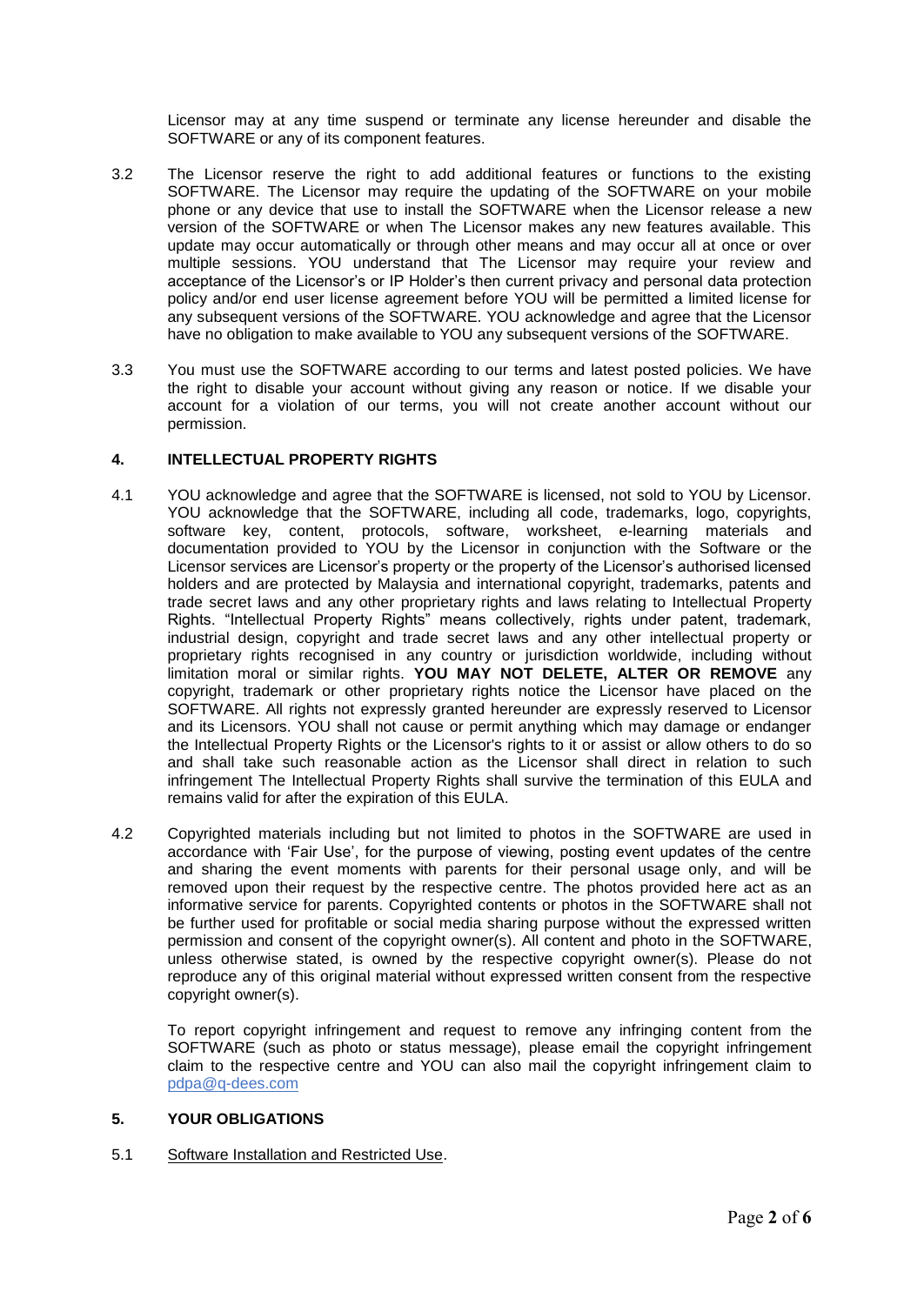YOU may only install and use the SOFTWARE on the mobile number / email address or other details information as instructed by the Licensor or declare by YOU to us. The usage is only by the authorised personnel as declare by you to our Q-dees' centre. YOU must access and use the SOFTWARE only for legal, authorized, and acceptable purposes. YOU will not use (or assist others in using) the SOFTWARE in ways that: (a) violate, misappropriate, or infringe the rights of the SOFTWARE, our users, or others, including privacy, publicity, intellectual property, or other proprietary rights; (b) are illegal, obscene, defamatory, threatening, intimidating, harassing, hateful, racially, or ethnically offensive, or instigate or encourage conduct that would be illegal, or otherwise inappropriate, including promoting violent crimes; (c) involve publishing falsehoods, misrepresentations, or misleading statements; (d) impersonate someone; (e) involve sending illegal or impermissible communications such as bulk messaging, auto-messaging, marketing-messages, and the like; or (f) involve any nonpersonal use of the SOFTWARE unless otherwise authorized by Q-dees.

# 5.2 Application Sharing

For applications which are not for the SOFTWARE, YOU should consult with the Licensor or contact them to determine whether application sharing is permitted by them. YOU must comply with all applicable laws regarding the use of the SOFTWARE.

# 5.3 Non-Commercial Use

Save and except as permitted under this Agreement, YOU may not use or distribute this SOFTWARE or any derivative works in any form for commercial purposes. Examples of commercial purposes would be running business operations, licensing, leasing or selling the SOFTWARE or distributing the SOFTWARE or its content for use with commercial products. You must not (or assist others to) access, use, copy, adapt, modify, prepare derivative works based upon, distribute, license, sublicense, transfer, display, perform, or otherwise exploit the SOFTWARE in impermissible or unauthorized manners, or in ways that burden, impair, or harm the SOFTWARE systems, our users, or others, including that you must not directly or through automated means: (a) reverse engineer, alter, modify, create derivative works from, decompile, record, or extract code from the SOFTWARE; (b) send, store, or transmit viruses or other harmful computer or software code through or onto the SOFTWARE; (c) gain or attempt to gain unauthorized access to the SOFTWARE or systems; (d) interfere with or disrupt the integrity or performance of the SOFTWARE; (e) create accounts for the App through unauthorized means; (f) collect the information of or about our users in any impermissible or unauthorized manner or (g) sell, record, share to any platform including but not limited to any social media (this applies even the sharing is for personal or noncommercial usage), resell, rent, or hack the SOFTWARE system.

#### 5.4 Security and Password

YOU shall be provided with a password to access the SOFTWARE. YOU are not allowed to share and reveal this password to any unauthorised third party. You are responsible for keeping your device and your online learning programme account safe and secure, and you must notify the respective centre promptly of any unauthorized use or security breach of your online learning programme account.

### 5.5 Deactivation and Reactivation

The Licensor has the right to deactivate the SOFTWARE whenever it deems necessary to do so. If there is a deactivation, YOU have the obligation to inform the Licensor as soonest possible to allow the reactivation process takes place. The Licensor shall not be responsible to YOU and/or any other third party if YOU shall fail to inform the deactivation immediately to the Licensor.

Reactivation process by the Licensor shall only be done if YOU have complied the following:

(i) there is no outstanding payment due (if any) and owing (if any) to the Licensor; and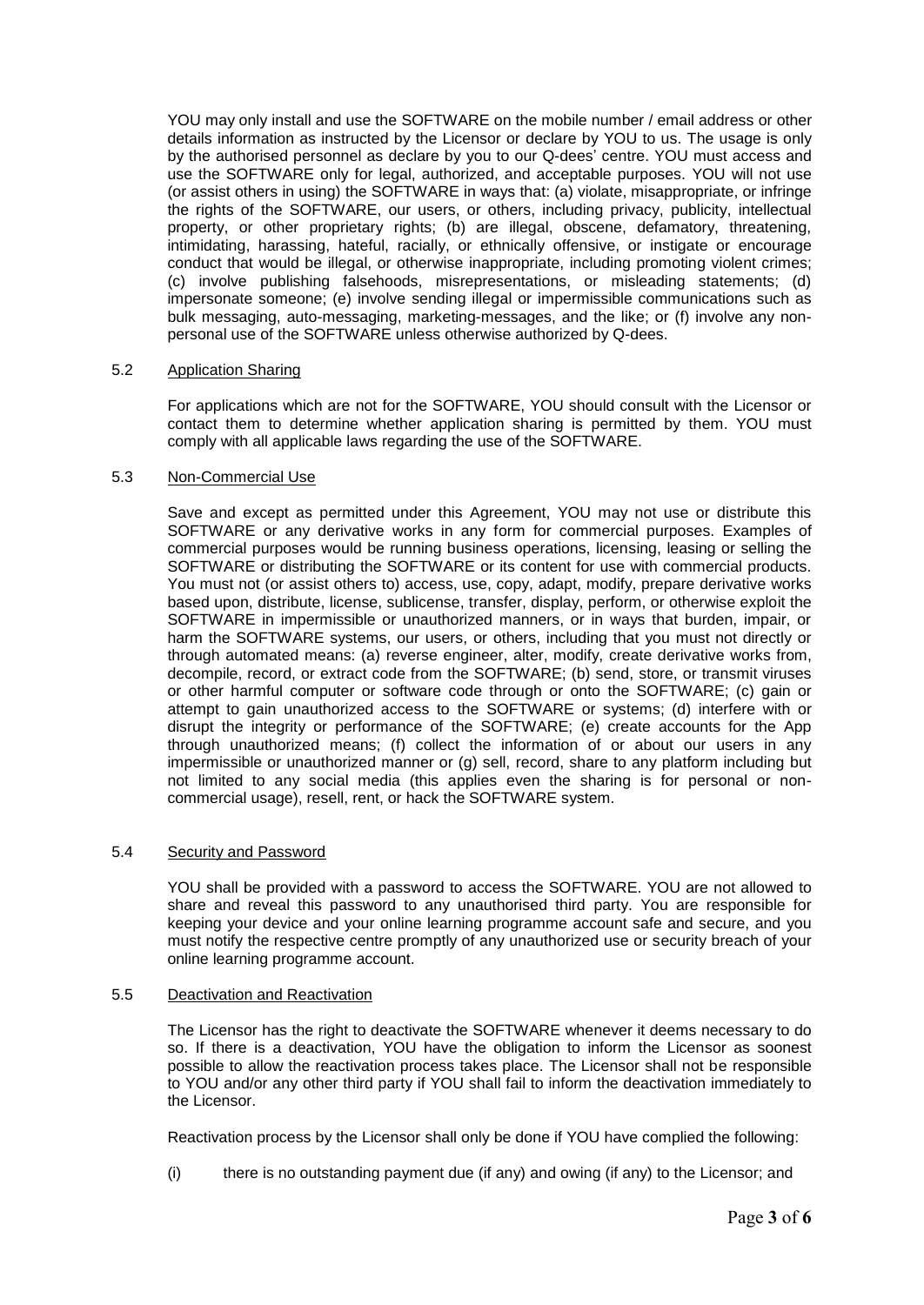(ii) YOU have not breach any of the terms and conditions in this EULA and any other related agreement.

However, the Licensor reserves the right not to reactivate the SOFTWARE even if YOU have complied with the terms mentioned above.

YOU shall at all material times comply with all the terms and conditions in this EULA and any other related agreement in particular payment to the Licensor even during the time between the deactivation and the reactivation process takes place.

#### 5.6 Non Disclosure

YOU undertake to treat as confidential and keep secret all Confidential Information contained or embodied in the SOFTWARE and all Confidential Information conveyed to YOU under this EULA at all times even after the termination of this EULA.

In consideration of the disclosure by the Licensor to YOU of the SOFTWARE and any other information and data, and the opportunity to benefit from the Licensor's experience, YOU agree that for any maximum period as permitted by the law, not to develop, design, manufacture, or distribute the SOFTWARE or infringe any content or documentation for any purposes to any third parties, or to assist, counsel or advise any other parties to do so. YOU warrant that the obligations contained herein shall survive the termination of this EULA.

#### 5.7 Feedback

YOU may provide feedback or suggestions on the SOFTWARE to the Licensor. In the event YOU provide any feedback or suggestion about the SOFTWARE to the Licensor, YOU give to the Licensor or its related parties, without charge, the right to use, share and commercialize those feedback or suggestion in any way and for any purpose as well as any patent rights necessary for the products, technologies and services to use or interface with any specific parts of the SOFTWARE that includes the feedback or suggestion. These rights accruing or accrued to the benefit of the Licensor or its related parties shall survive this Agreement.

#### **6. NO WARRANTIES**

The SOFTWARE comes on a "AS IS" basis with no warranties. This means no express, implied or statutory warranty including without limitation warranties of merchantability or fitness for a particular purpose or any warranty of title or non-infringement. The entire risk arising out of use or performance of the SOFTWARE remains with YOU.

# **7. DISCLAIMERS**

YOU USE THE ONLINE LEARNING PROGRAMME SYSTEM/ SOFTWARE AT YOUR OWN RISK AND SUBJECT TO THE FOLLOWING DISCLAIMERS. WE ARE PROVIDING THE ONLINE LEARNING PROGRAMME SYSTEM/ SOFTWARE ON AN "AS IS" BASIS WITHOUT ANY EXPRESS OR IMPLIED WARRANTIES, INCLUDING, BUT NOT LIMITED TO, WARRANTIES OF MERCHANTABILITY, FITNESS FOR A PARTICULAR PURPOSE, TITLE, NON-INFRINGEMENT, AND FREE FROM COMPUTER VIRUS, HACKER OR OTHER HARMFUL CODE. WE DO NOT WARRANT THAT ANY INFORMATION PROVIDED BY US IS ACCURATE, COMPLETE, OR USEFUL, THAT OUR SERVICES WILL BE OPERATIONAL, ERROR FREE, SECURE, OR SAFE, OR THAT OUR SERVICES WILL FUNCTION WITHOUT DISRUPTIONS, DELAYS, OR IMPERFECTIONS. WE DO NOT CONTROL, AND ARE NOT RESPONSIBLE FOR, CONTROLLING HOW OR WHEN OUR USERS USE OUR SERVICES OR THE FEATURES, SERVICES, AND INTERFACES OUR SERVICES PROVIDE. WE ARE NOT RESPONSIBLE FOR AND ARE NOT OBLIGATED TO CONTROL THE ACTIONS OR INFORMATION (INCLUDING CONTENT) OF OUR USERS OR OTHER THIRD PARTIES. YOU RELEASE AND HOLD Q-DEES, Q-DEES FRANCHISEE, Q-DEES CENTRES, Q-DEES SUBSIDIARIES, AFFILIATES, AND Q-DEES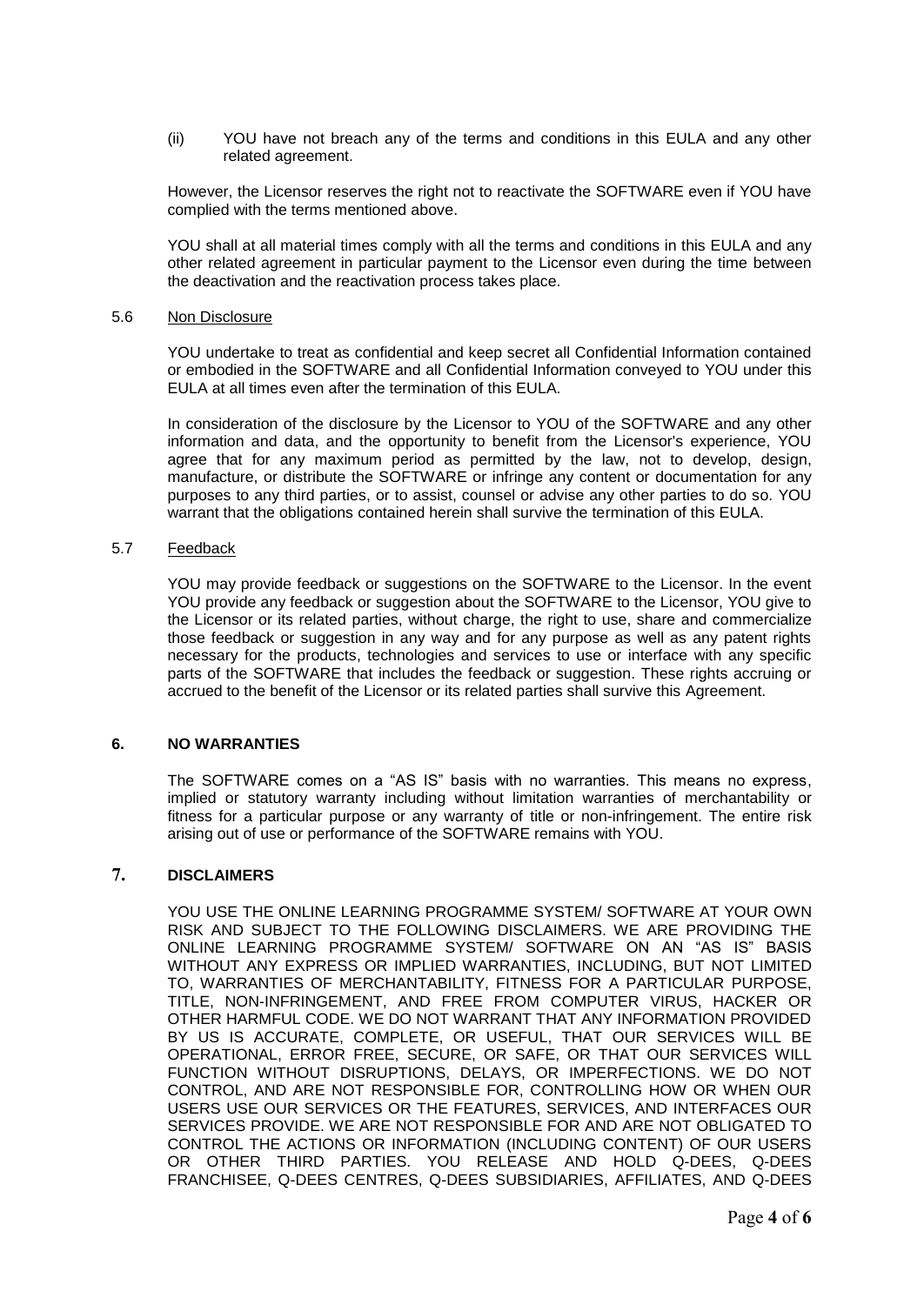AND THEIR DIRECTORS, OFFICERS, EMPLOYEES, PARTNERS, AND AGENTS (TOGETHER, THE "ONLINE LEARNING PROGRAMME PARTIES") HARMLESS FROM ANY CLAIM, COMPLAINT, CAUSE OF ACTION, CONTROVERSY, OR DISPUTE (TOGETHER, "CLAIM") AND DAMAGES, KNOWN AND UNKNOWN, RELATING TO, ARISING OUT OF, OR IN ANY WAY CONNECTED WITH ANY SUCH CLAIM YOU HAVE AGAINST ANY THIRD PARTIES WITH THE ONLINE LEARNING PROGRAMME SYSTEM/ SOFTWARE. YOU WAIVE ANY RIGHTS YOU MAY HAVE UNDER ALL LOCAL AND INTERNALTIONAL LAW, OR ANY OTHER SIMILAR APPLICABLE STATUTE OR LAW OF ANY OTHER JURISDICTION, WHICH SAYS THAT: A GENERAL RELEASE DOES NOT EXTEND TO CLAIMS WHICH THE CREDITOR DOES NOT KNOW OR SUSPECT TO EXIST IN HIS OR HER FAVOR AT THE TIME OF EXECUTING THE RELEASE, WHICH IF KNOWN BY HIM OR HER MUST HAVE MATERIALLY AFFECTED HIS OR HER SETTLEMENT WITH THE DEBTOR.

#### **8. TERMINATION**

The Licensor may terminate this EULA, disable the SOFTWARE or cease providing YOU the services at any time in the Licensor sole discretion. The Licensor shall not by reason of such expiry or termination be liable to YOU for compensation or damages on account of the loss of present or prospective profits on sales or anticipated sales, or expenditures, investments or commitments made in connection therewith.

# **9. LIMITATION OF LIABILITY**

YOU EXPRESSLY ACKNOWLEDGE AND AGREE THAT IN NO EVENT WILL THE LICENSOR OR ITS AFFILIATES OR THEIR EMPLOYEES, CENTRE, FRANCHISEE, DISTRIBUTORS, SUPPLIERS, MERCHANT PARTNERS, ADVERTISERS, DIRECTORS OR AGENTS (EACH A "PROTECTED PARTY", COLLECTIVELY "PROTECTED PARTIES") BE LIABLE FOR ANY DIRECT, INDIRECT, INCIDENTAL, SPECIAL, PUNITIVE, CONSEQUENTIAL OR EXEMPLARY DAMAGES OR OTHER RELIEF ARISING OUT OF, OR RELATED TO, THIS EULA OR TO YOUR USE OR INABILITY TO USE THIS SOFTWARE, OR LICENSOR'S SERVICES INCLUDING WITHOUT LIMITATION LOST PROFITS, LOST BUSINESS OR LOST OPPORTUNITY, GOODWILL OR OTHER INTANGIBLE LOSSES. OUR AGGREGATE LIABILITY RELATING TO, ARISING OUT OF, OR IN ANY WAY IN CONNECTION WITH OUR TERMS, SOFTWARE OR OUR SERVICES WILL NOT EXCEED THE GREATER OF THE AMOUNT YOU HAVE PAID THE LICENSOR / CENTRE FOR THE USE OF THE SOFTWARE (ONLINE LEARNING PROGRAMMESYSTEM) ONLY.

#### **9. INDEMNITY, DAMAGES AND OTHER REMEDIES**

- 9.1 YOU shall indemnify and keep the Licensor indemnified from and against any and all loss damage or liability whether criminal or civil suffered and legal fees and costs incurred by the Licensor arising from any:
	- (i) neglect or default of YOU or its agents employees licensees or customers in connection with the distribution, training and implementation of the SOFTWARE;
	- (ii) damage, injury or death to any person or property or any part thereof;
	- (iii) other reason so long as such loss damage liability fees or costs resulted from the SOFTWARE;
	- (iv) breach of any terms or conditions under this EULA or of laws, regulations or bye-laws by YOU; or
	- (v) any liability incurred to third parties or any losses sustained by the Licensor due to any use of the Intellectual Property Rights by YOU otherwise than in accordance with this EULA.
- 9.2 YOU hereby agree and undertake to fully and effectively and keep indemnified the Licensor as well after as before the expiry or termination hereof (whichever is the case) for and against all liability for any damages, loss, claims, demands, expenses (including legal and